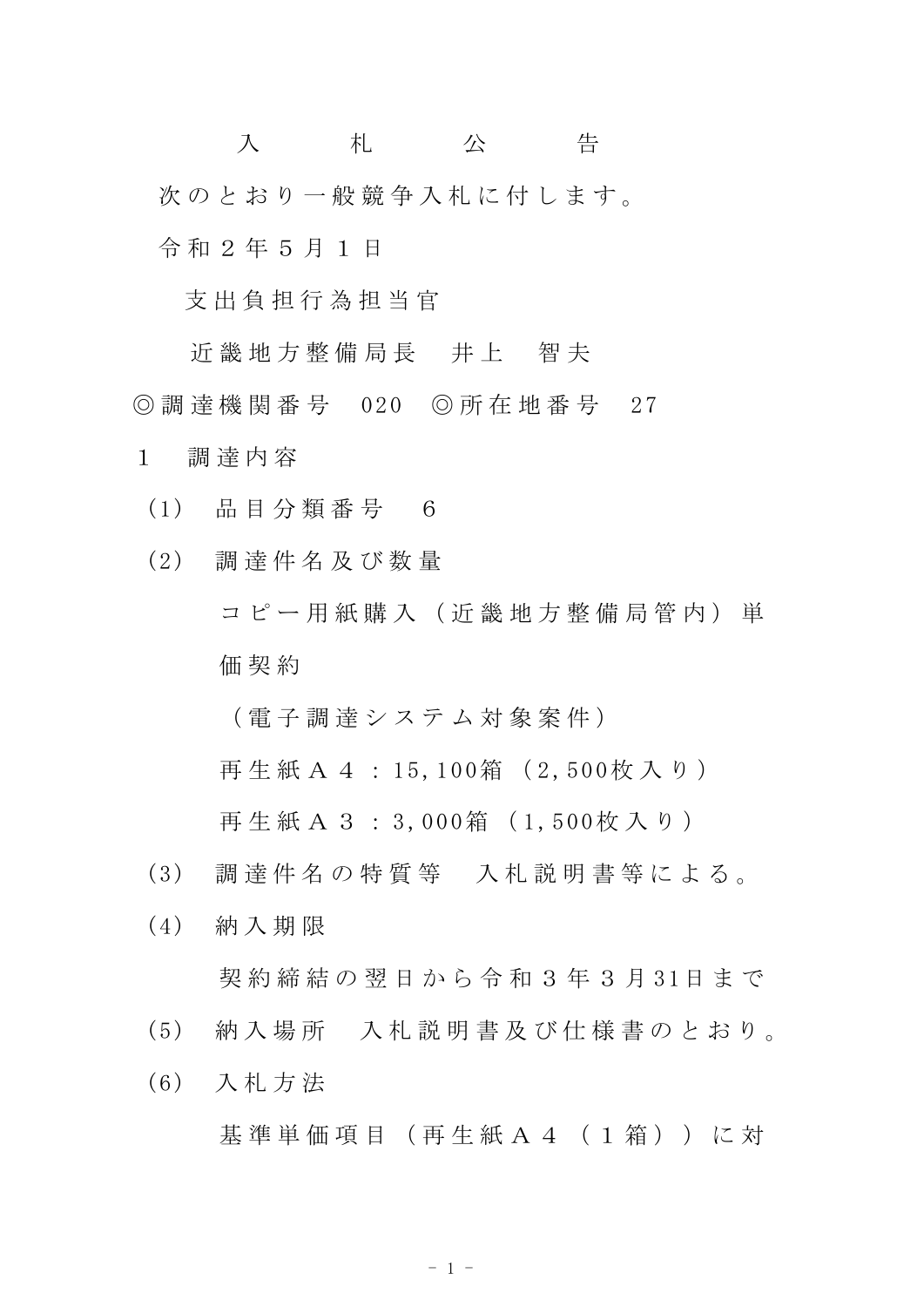する単価につき入札に付する。入札書に記載 さ れ た 金 額 に 当 該 金 額 の 100分 の 10に 相 当 す る 額を加算した金額をもって落札価格とするの で 、 入 札 者 は 消 費 税 及 び 地 方 消 費 税 に 係 る 課 税事業者であるか免税事業者であるかを問わ ず 、 見 積 も っ た 契 約 希 望 金 額 の 110分 の 100に 相当する金額を記載した入札書を提出するこ と 。

原則として、当該入札の執行において入札 執 行 回 数 は 2 回 を 限 度 と す る 。

詳細は入札説明書による。

- (7) 電 子 調 達 シ ス テ ム ( G E P S ) の 利 用 本 案 件 は 、 申 請 書 等 の 提 出 、 入 札 を 電 子 調 達 シ ステムで行う対象案件である。なお、電子調 達 シ ス テ ム に よ り が た い 場 合 は 、 紙 入 札 方 式 参加願を提出し、紙入札方式に変えることが で き る 。
- 2 競 争 参 加 資 格
- (1) 予 算 決 算 及 び 会 計 令 第 70条 及 び 第 71条 の 規 定 に該当しない者であること。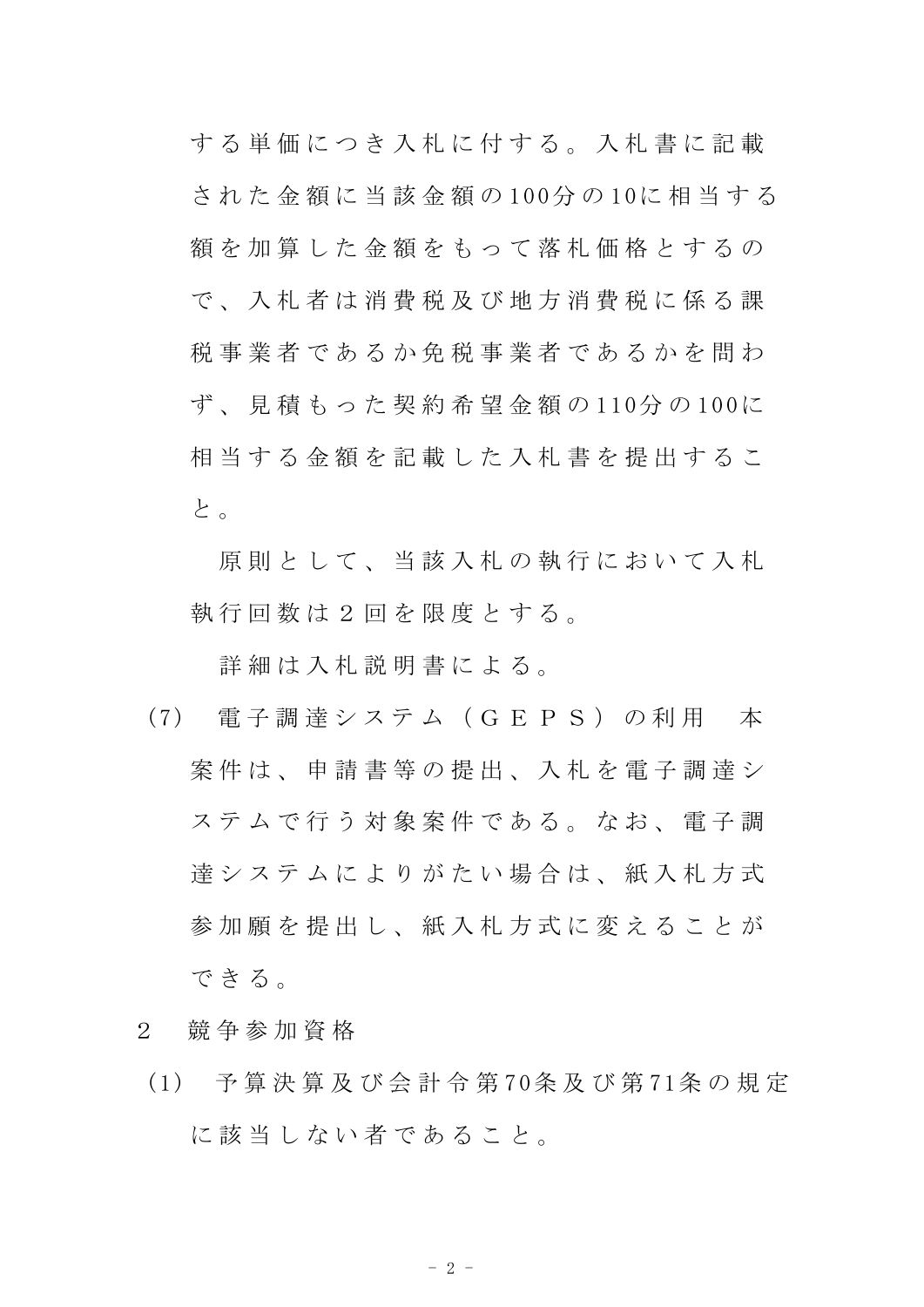(2) 平 成 31・ 32・ 33年 度 又 は 令 和 1 ・ 2 ・ 3 年 度 国 十 交 通 省 競 争 参 加 資 格 ( 全 省 庁 統 一 ) の 「 物 品 の 販 売 」 の 近 畿 地 域 の 競 争 参 加 資 格 を 有する者であること。

なお、当該資格に係る申請については、

「 競 争 参 加 者 の 資 格 に 関 す る 公 示 」 ( 平 成 30 年 11月 26日 付 官 報 )の 別 表 に 記 載 さ れ て い る 申 請 受 付 窓 口 ( 近 畿 地 方 整 備 局 総 務 部 契 約 課 ほ か)にて随時受け付けている。

- (3) 申 請 書 等 の 受 領 期 限 の 日 か ら 開 札 の 時 ま で の 期 間 に 、 近 畿 地 方 整 備 局 長 か ら 指 名 停 止 を 受けていないこと。
- (4) 会 社 更 生 法 に 基 づ き 更 生 手 続 開 始 の 申 し 立 て がなされている者又は民事再生法に基づき再 生 手 続 開 始 の 申 し 立 て が な さ れ て い る 者

( 「 競 争 参 加 者 の 資 格 に 関 す る 公 示 」 に 基 づ く 「 会 社 更 生 法 及 び 民 事 再 生 法 開 始 に 基 づ く 更 生 手 続 の 決 定 等 を 受 け た 者 の 手 続 」 を 行 っ た 者 を 除 く 。 ) で な い こ と 。

(5) 電 子 調 達 シ ス テ ム に よ る 場 合 は 、 電 子 認 証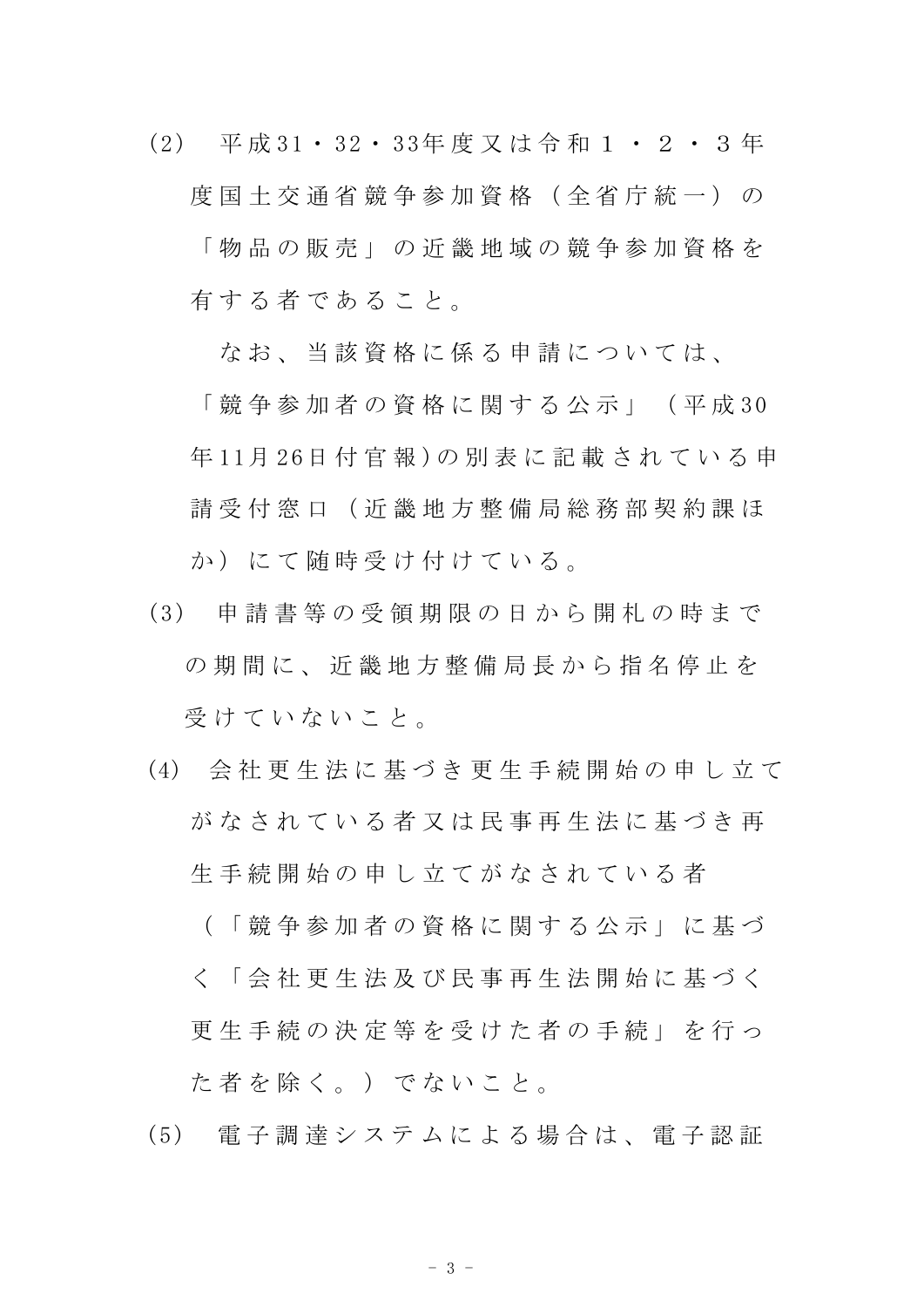(ICカード)を取得していること。

- (6) 入 札 説 明 書 を 3(3)の 交 付 方 法 に よ り 、 電 子 調達システムから自ら直接ダウンロードした 者であること。または、支出負担行為担当官 から直接交付を受けた者であること。
- (7) 警 察 当 局 か ら 、 暴 力 団 員 が 実 質 的 に 経 営 を 支 配 す る 者 又 は こ れ に 準 ず る 者 と し て 、 国 十 交 通 省 が 発 注 す る 業 務 等 か ら の 排 除 要 請 が あ り、当該状態が継続しているものでないこと。
- 3 申 請 書 等 及 び 入 札 書 の 提 出 場 所 等
- (1) 電 子 調 達 シ ス テ ム の U R L 、 入 札 書 の 提 出 場 所 、 契 約 条 項 を 示 す 場 所 及 び 問 い 合 わ せ 先 政 府 電 子 調 達 シ ス テ ム

https://www.geps.go.jp/

〒 540-8586 大 阪 府 大 阪 市 中 央 区 大 手 前 1 丁

目 5 番 44号 大阪合同庁舎第 1 号館 8 階

国 土 交 通 省 近 畿 地 方 整 備 局 総 務 部 契 約 課

購買第二係長 桑原 竜介

TEL06-6942-1141(内 線 2538)

(2) 紙入札方式による入札書の提出場所、契約条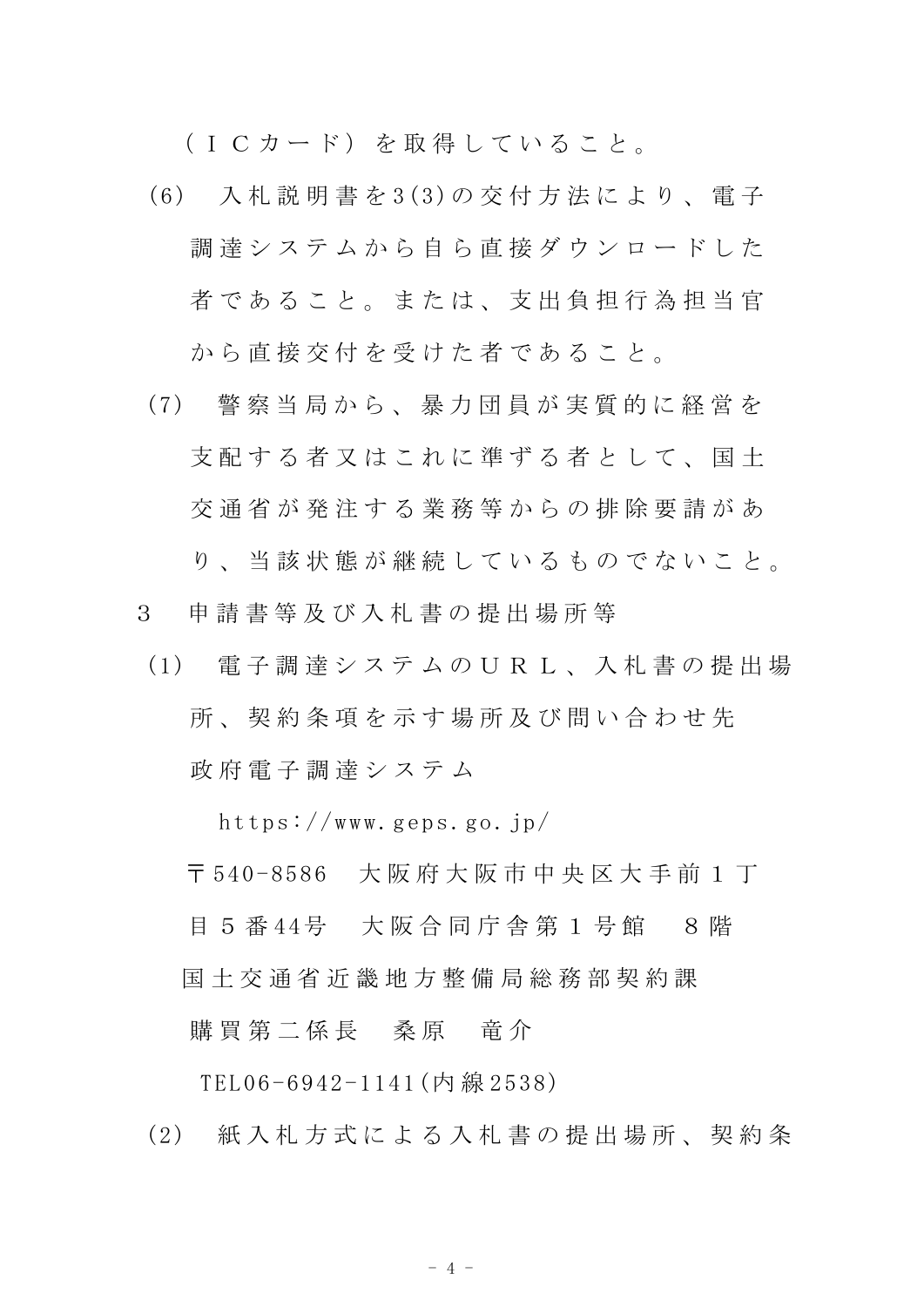項を示す場所及び問い合わせ先

上 記 3 (1)の 問 い 合 わ せ 先 に 同 じ

(3) 入 札 説 明 書 の 交 付 す る 場 所 及 び 方 法

電子調達システムにより交付する。(質問 回 答 等 を 、 電 子 調 達 シ ス テ ム の 調 達 資 料 ダ ウ ン ロ ー ド 機 能 を 用 い て 行 う た め 、 資 料 の ダ ウ ン ロ ー ド の 際 に 「 ダ ウ ン ロ ー ド し た 案 件 に つ い て 訂 正 ・ 取 消 が 行 わ れ た 際 に 更 新 通 知 メ ー ル の 配 信 を 希 望 す る 」 に チ ェ ッ ク を 入 れ る こ と。)

ただし、 や れ を 得 な い 事 由 に よ り 、 雷 子 調 達 シ ス テ ム に よ り 入 手 が 出 来 な い 場 合 は 、 支 出 負 担 行 為 担 当 官 か ら 直 接 交 付 を 行 う の で 、 上 記 3 (1)に 問 い 合 わ せ る こ と 。

(4) 電 子 調 達 シ ス テ ム に よ る 入 札 書 類 デ ー タ ( 申請書等)の受領期限、及び紙入札方式によ る 申 請 書 等 の 受 領 期 限

令 和 2 年 6 月 1 日 16時 00分

(5) 電 子 調 達 シ ス テ ム に よ る 入 札 書 の 受 領 期 限 、 及 び 紙 入 札 ・ 郵 送 等 に よ る 入 札 書 の 受 領 期 限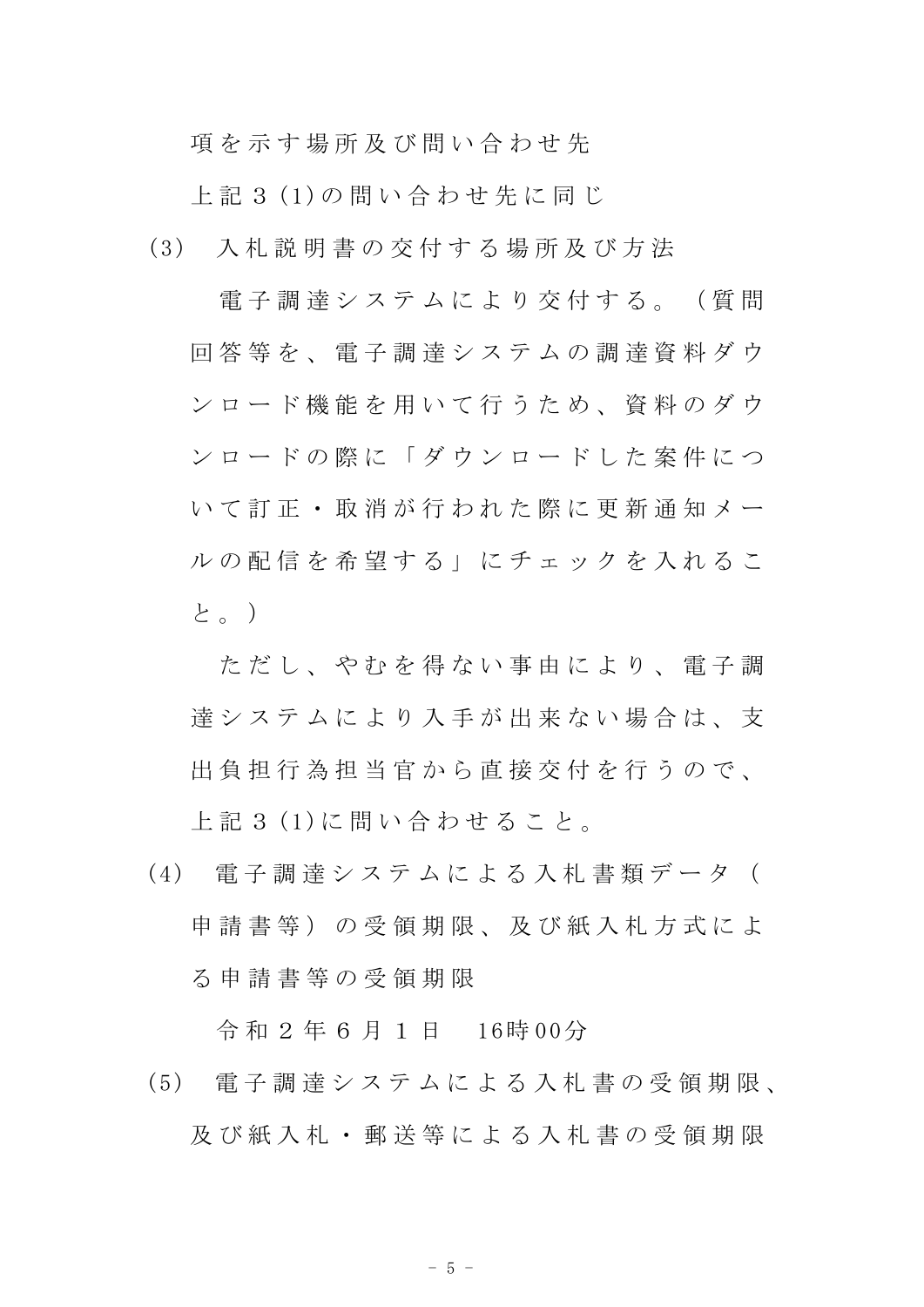令 和 2 年 6 月 29日 16時 00分

(6) 開 札 の 日 時 及 び 場 所

令 和 2 年 6 月 30日 10時 00分

- 国土交通省 近畿地方整備局 入札室 4 その他
	- (1) 契 約 手 続 に 使 用 す る 言 語 及 び 通 貨 日 本 語 及 び 日 本 国 通 貨 。
	- (2) 入 札 保 証 金 及 び 契 約 保 証 金 免 除
	- (3) 入 札 者 に 要 求 さ れ る 事 項
		- ① 電 子 調 達 シ ス テ ム に よ り 参 加 を 希 望 す る 者 は 、 上 記 3 (4)の 受 領 期 限 ま で に 入 札 書 類 デ ータ (申請書等) を上記 3 (1)に示す U R L よ り 、 電 子 調 達 シ ス テ ム を 利 用 し て 提 出 し な け れ ば な ら な い 。
			- ② 紙 入 札 方 式 に よ り 参 加 を 希 望 す る 者 は 上 上 記 3 (4)の 受 領 期 限 ま で に 必 要 な 申 請 書 等 を 上 記 3 (2)に 示 す 場 所 に 提 出 し な け れ ば な らない。

なお、1020いずれの場合も、開札日の前 日までの期間において必要な申請書等の内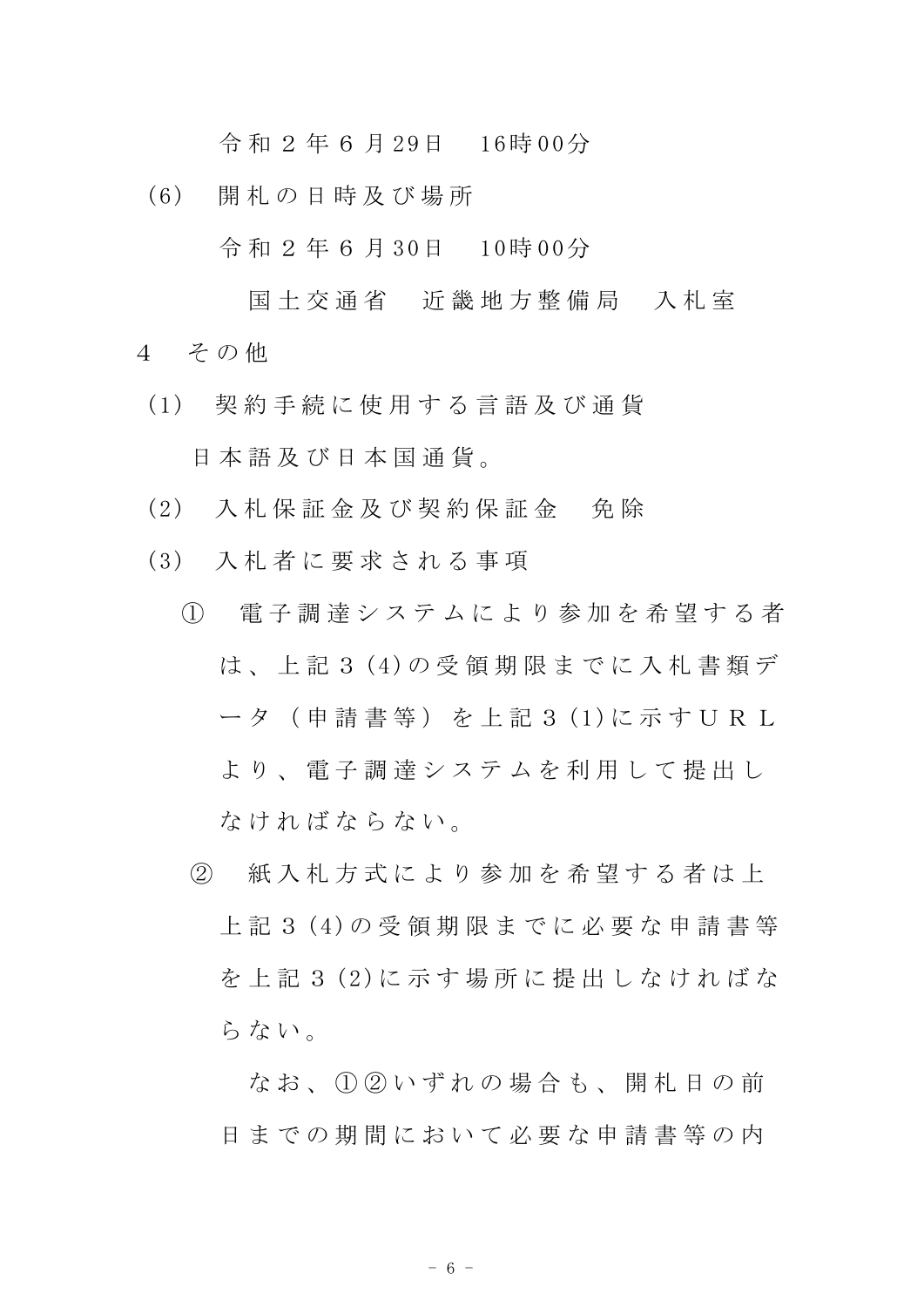容 に 関 す る 支 出 負 担 行 為 担 当 官 か ら の 照 会 があった場合には、説明しなければならな い。

- (4) 入 札 の 無 効 競 争 に 参 加 す る 資 格 を 有 し な い者のした入札及び入札の条件に違反した入 札 は 無 効 と す る 。
- (5) 契 約 書 作 成 の 要 否 要
- (6) 落 札 者 の 決 定 方 法 予 算 決 算 及 び 会 計 令 第 79条 の 規 定 に 基 づ い て 作 成 さ れ た 予 定 価 格 の 制限の範囲内で、最低価格をもって有効な入 札を行った者を落札者とする。

ただし、落札者となるべき者の入札価格に よっては、その者により当該契約の内容に適 合 した 履 行 が な さ れ な い お そ れ が あ る と 認 め ら れ る と き 、 又 は そ の 者 と 契 約 を 締 結 す る こ と が 公 正 な 取 引 の 秩 序 を 乱 す こ と と な る お そ れ が あ っ て 著 し く 不 適 当 で あ る と 認 め ら れ る と き は 、 予 定 価 格 の 制 限 の 範 囲 内 の 価 格 を も っ て 入 札 し た 他 の 者 の う ち 最 低 価 格 を も っ て 入札した者を落札者とすることがある。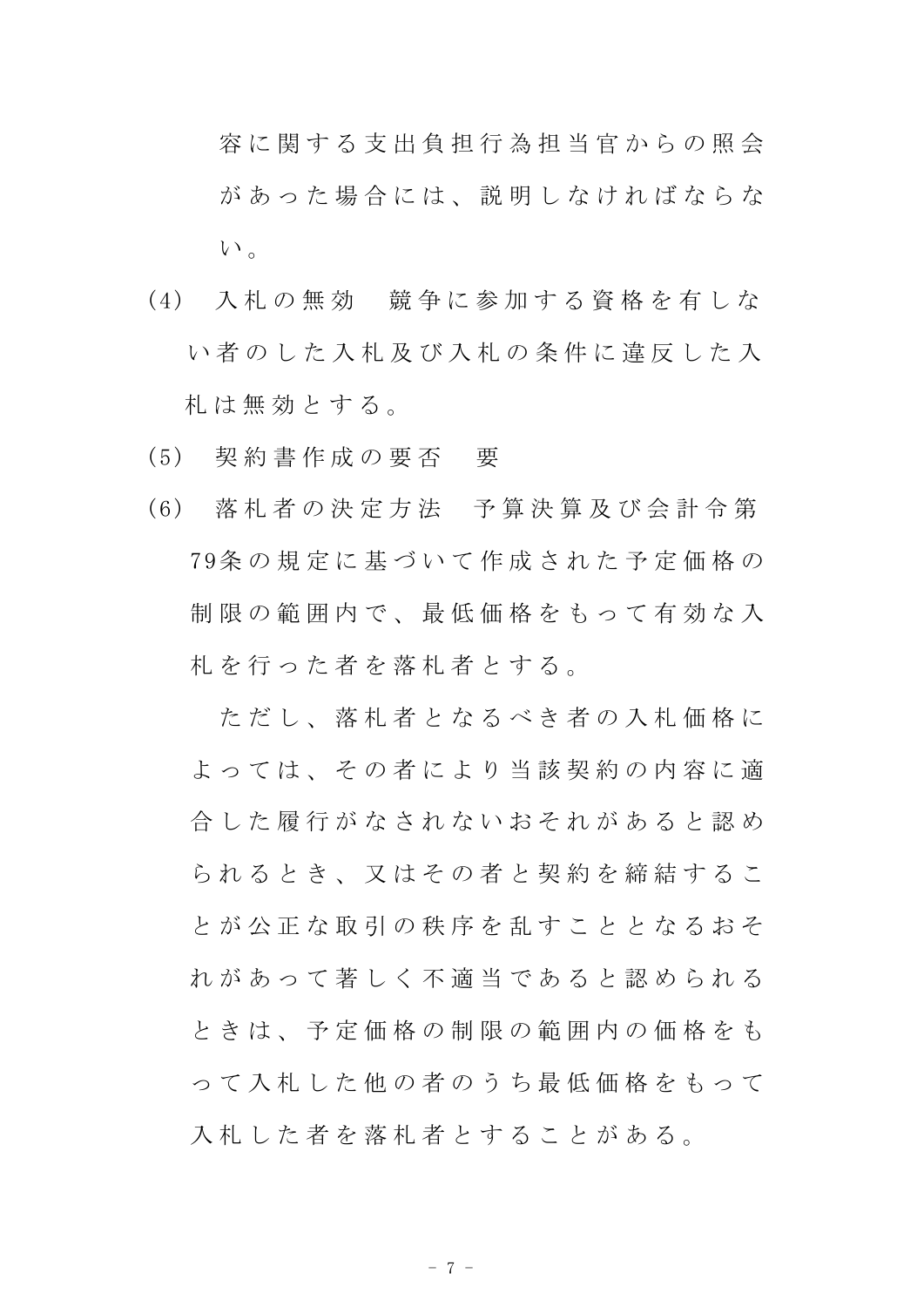- (7) 手続きにおける交渉の有無 無
- (8) 詳 細 は 入 札 説 明 書 に よ る 。
- 5 Summary
- (1) Official in charge of disbursement of the procuring entity : INOUE Tomoo Director General of Kinki Regional Development Bureau
- (2) Classification of the products to be procured : 6
- (3) Nature and quantity of the products to be manufactured or delivered : The purchase of Copy paper (Jurisdiction of Kinki Regional Development Bureau) Unit price contract
- (4) Delivery period : From the next day of the contract conclusion to 31 March,2021
- (5) Delivery place : as in the tender Manual
- (6) Qualification for participating in the tendering procedures : Suppliers eligible for participating in the proposed te-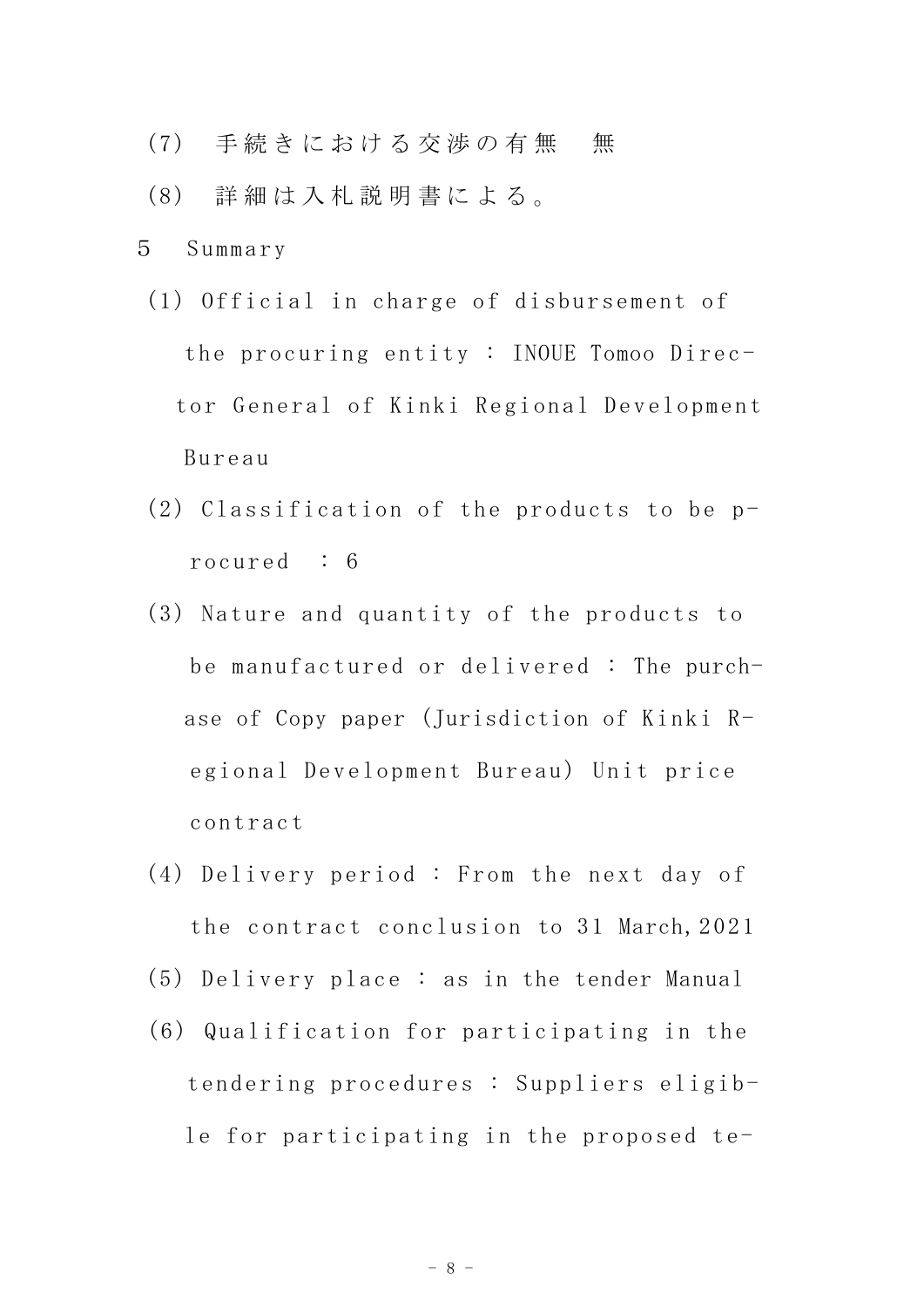nder are those who shall :

- ① not come under Article 70 and 71 of the Cabinet Order concerning the Budget, Auditing and Accounting.
- ② will have acceptance of" selling of products" in Kinki Area, in the fiscal year 2019/2020/2021 for participating in tenders by Ministry of Land,Infrastructure, Transport and Tourism (Single qualification for every ministry and agency) as of 1 April 2019.
- ③ not be under suspension of nomination by Director-General of Kinki Regional Development Bureau from Time-limit for submission of certificate to Tender Opening.
- ④ not be the stated person under the commencement of reorganization proceedings or under the beginning of rehabilitation proceedings(except for the person who has the

- 9 -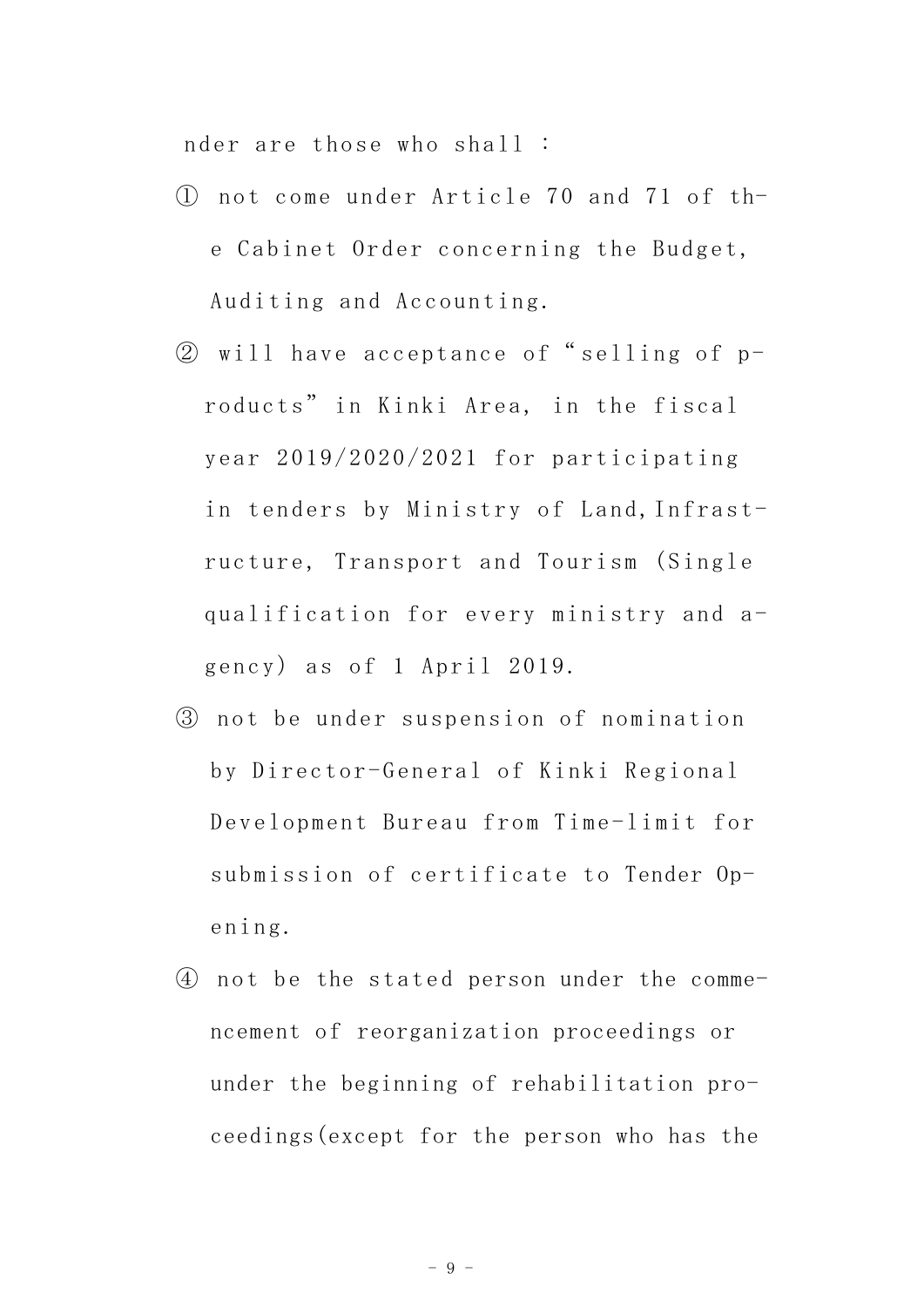procedure of reapplication under the notification of the competing participation qualification).

- ⑤ acquire the electric certification in case of using the Electric Tendering system https://www.geps.go.jp/
- ⑥ The person who obtained the tender manual from official in charge of disbursement of the procuring entity directory
- ⑦ not be the person that a gangster influence management substantially or the person who has exclusion request from Ministry of Land, Infrastructure, Transport and Tourism is continuing state concerned
- (7) Time-limit for submission of certificate : 16:00 1 June, 2020
- (8) Time-limit for tender : 16:00 29 June, 2020